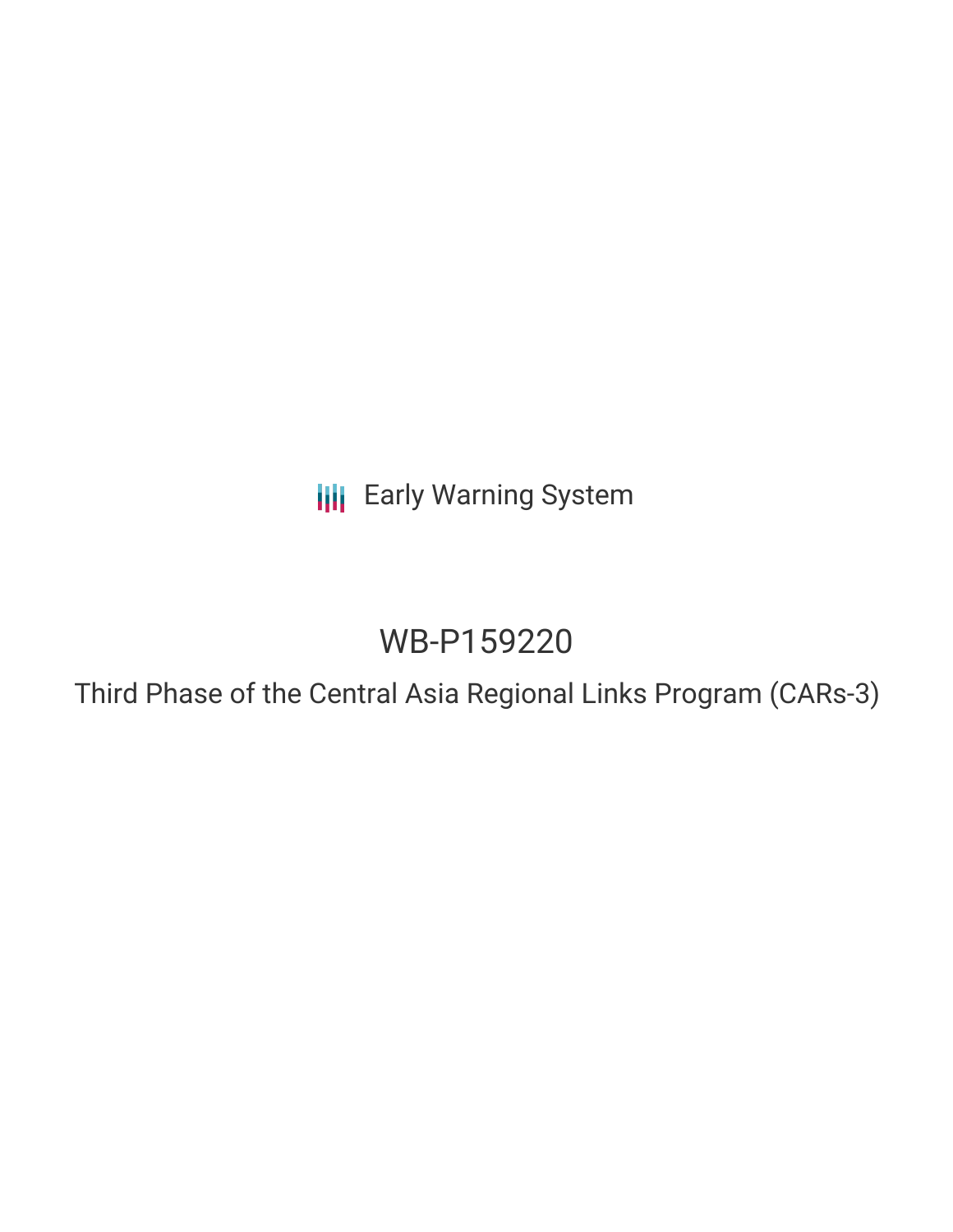

#### **Quick Facts**

| <b>Financial Institutions</b>  | World Bank (WB) |
|--------------------------------|-----------------|
| <b>Status</b>                  | Approved        |
| <b>Bank Risk Rating</b>        | B               |
| <b>Voting Date</b>             | 2018-10-05      |
| <b>Sectors</b>                 | Transport       |
| <b>Investment Type(s)</b>      | Loan            |
| <b>Investment Amount (USD)</b> | \$55.00 million |
| <b>Loan Amount (USD)</b>       | \$55.00 million |
| <b>Project Cost (USD)</b>      | \$55.00 million |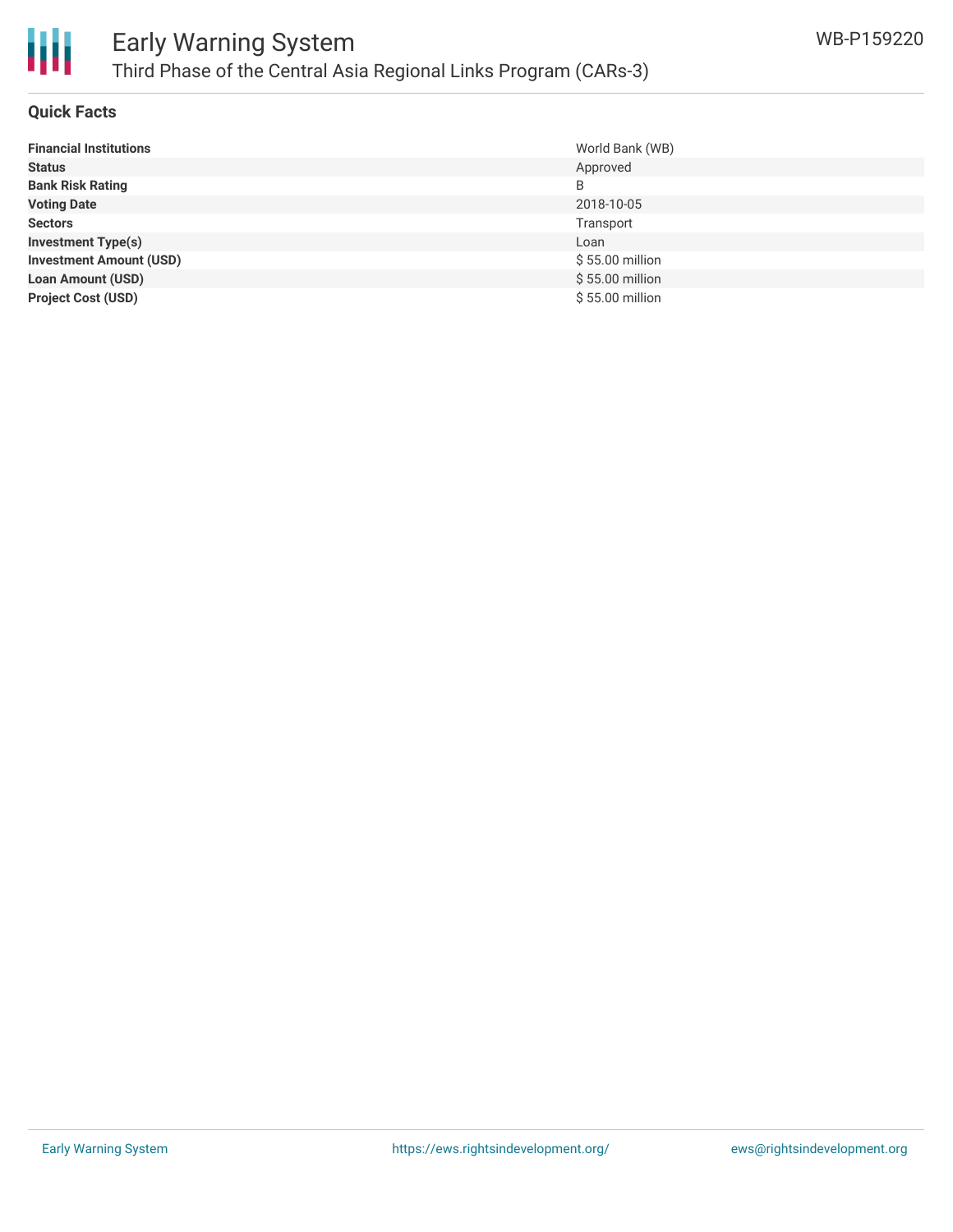

## **Project Description**

According to bank documents, the project intends to increase regional connectivity and support sustainable tourism development in Issyk-Kul Oblast. The following are the components:

- 1. Regional Connections, Associated Facilities and Equipment in Issyk-Kul Oblast
- 2. Aviation Safety and Service Provision
- 3. Sustainable Tourism Development in Issyk-Kul Oblast
- 4. Project Management and Implementation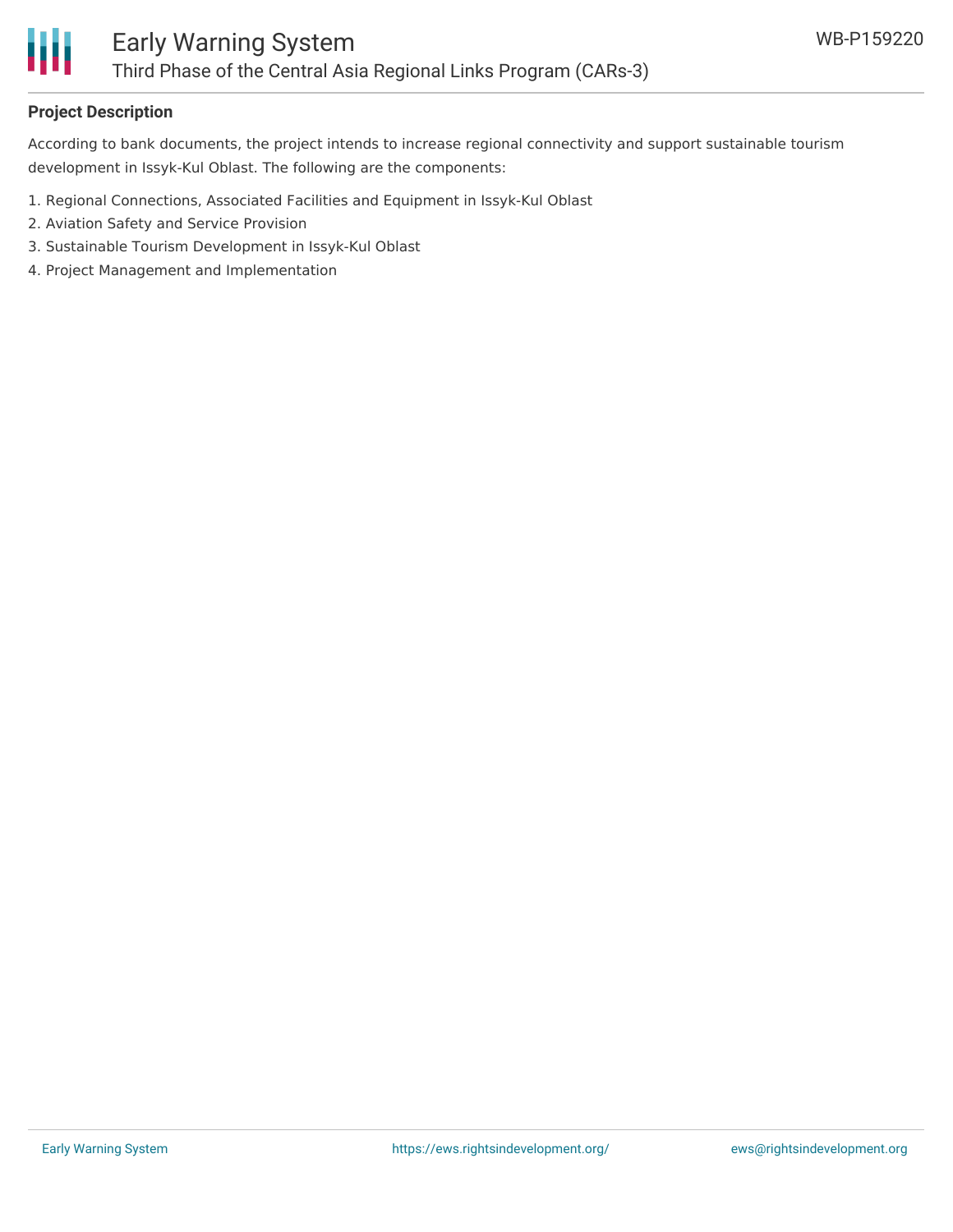

### **Investment Description**

World Bank (WB)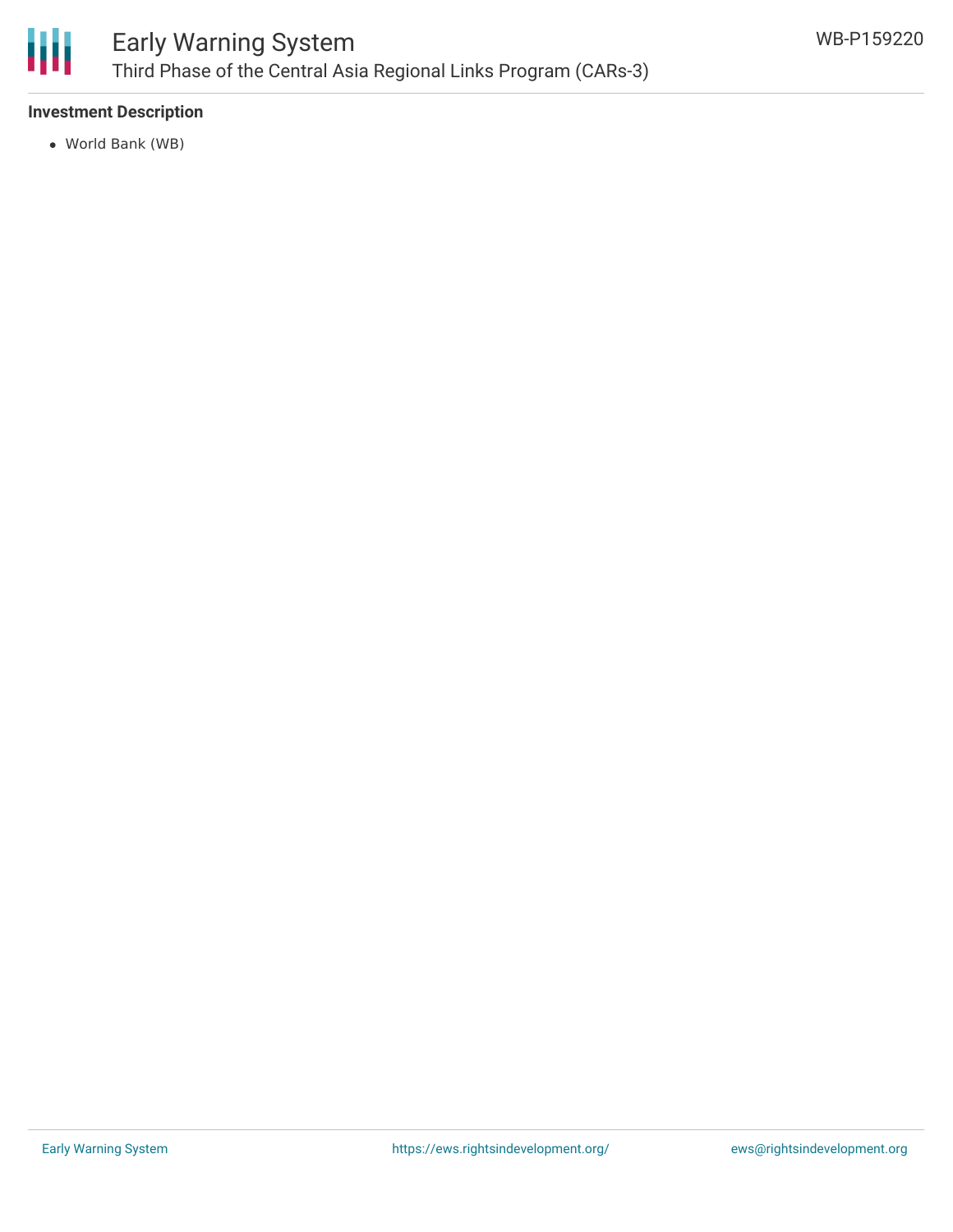

#### **Contact Information**

Borrower/Client: Ministry of Finance Adylbek Kasymaliev, Minister of Finance [minfin@minfin.kg](mailto:minfin@minfin.kg)

Implementing Agency: Ministry of Transport and Roads Jamshitbek Kalilov, Minister Email Address: [carswbipig@gmail.com](mailto:carswbipig@gmail.com)